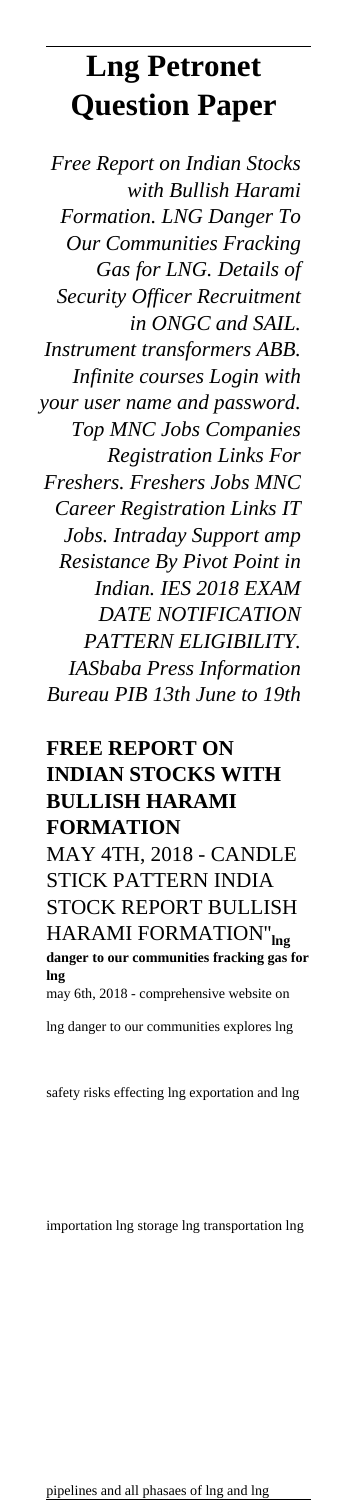projects including liquefied natural gas safety hazzards lng accidents lng explosions lng tanker risks lng fires lng tankers and'

## '**Details Of Security Officer Recruitment In ONGC And SAIL**

May 2nd, 2018 - Both ONGC And SAIL Conducts Written Exam And Interview For Recruiting Security Officers Graduation Is The Basic Qualification Required To Attend These Examinatons'

## '**instrument transformers abb**

**may 5th, 2018 - instrument transformers will transmit the signal to the metering and protective relaying instrumentation with the purpose of protection of important equipment**' '**INFINITE COURSES LOGIN WITH YOUR USER NAME AND PASSWORD MAY 6TH, 2018 - HAVE ANY QUESTIONS ABOUT YOUR EDUCATION ADMISSIONS STUDYABROAD GET ANSWERS FROM OUR COUNSELLORS AND PARTNER MEMBERS ASK NOW SHARE YOUR EXPERIENCE BECOME OUR PARTNERS TO SOLVE MEMBER QUERIES AND EARN REWARDS**''**top mnc jobs companies registration links for freshers may 5th, 2018 - top mnc jobs companies registration links for freshers top mnc career pages good news for the candidates who are eagerly browsing to get placed in the top multi national**

**companies**''**Freshers Jobs**